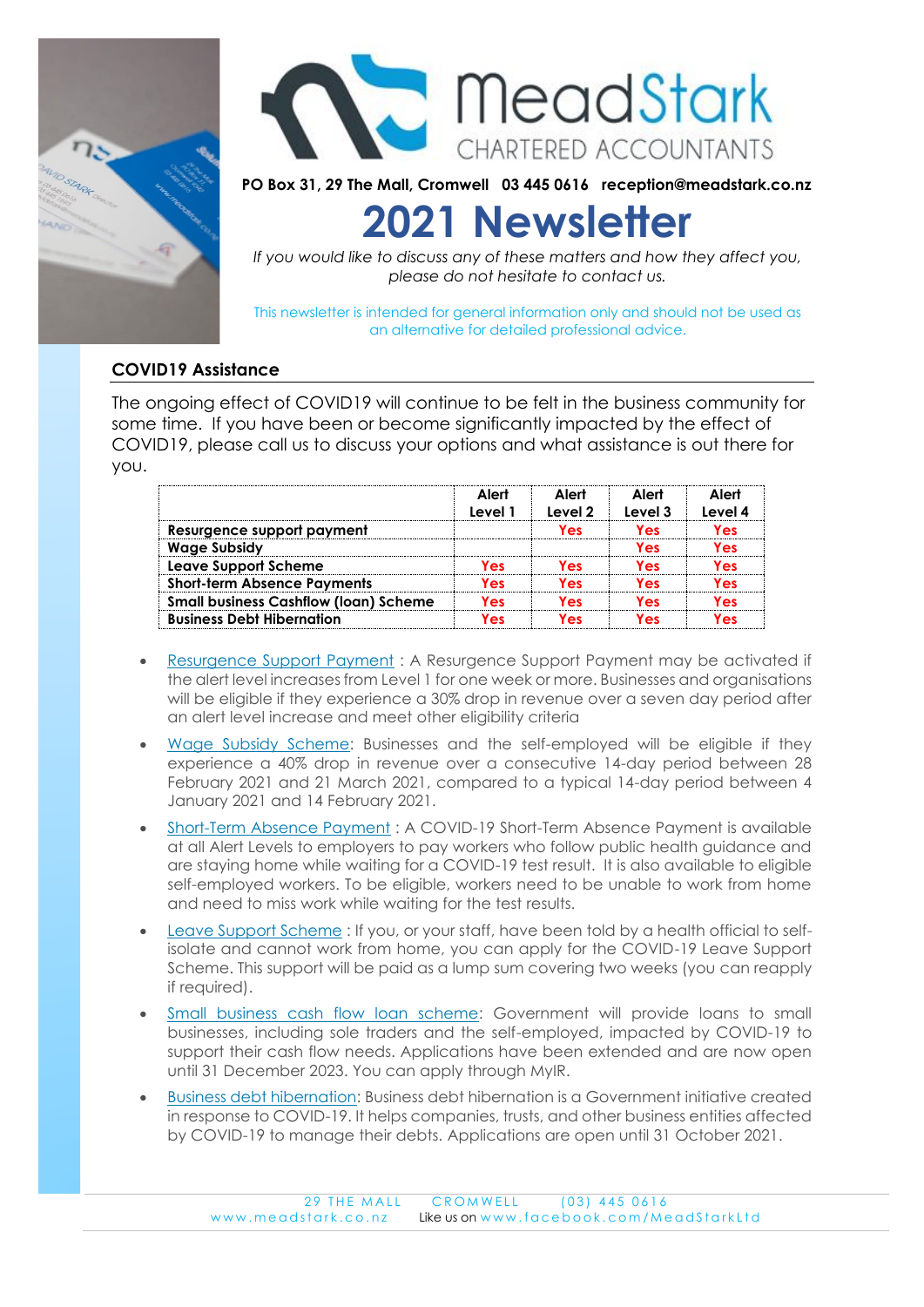# **Tax Rate Increase – Top Tier 39%**

From 1 April 2021, the individual top tax rate will be 39% for those earning over \$180,000. This will also flow through to RWT rates, KiwiSaver ESCT rates etc.

The change also brought about the ability by IRD to request more information, both historical and going forward, from Trusts to make sure that the Trust is not being used to avoid this new rate.



#### **Minimum Wage Increase**

From 1 April 2021, the adult minimum wage will increase from \$18.90 to \$20.00 per hour. Also set to increase at the same time, are the minimum wage rates for both starting-out and training employees. These will increase from \$15.12 to \$16.00 per hour. As an employer, you will need to review staff wage rates, including those on a visa, to ensure compliance with employment (and immigration) law.

#### **Increasing sick leave entitlement**

There is also currently a Bill before parliament which will entitle eligible employees to up to 10 days sick leave per year. The Bill will come into effect two months after it is passed as law. The maximum amount of accrued unused sick leave remains at 20 days.

# **Paid Parental Leave**

Paid Parental Leave will now be able to be managed on MyIR. You can view and update your paid parental leave information, including your contact and bank account details and change of circumstances.

#### **Brightline Test**

The IRD are now reviewing public land transfer records and are getting in touch with those who have brought and sold a property within the Brightline test timeframes.



If you bought a house 1 October 2015 to 28 March 2018, the original two year bright-line rule applies to you, if you purchased it from 29 March 2018 onwards the 5-year rule applies.

So, if you sell (or transfer to a related entity) a residential property that is not your main home, you need to consider that you may have to pay income tax on any gains so **give us a call before** signing any contracts to find out.

All existing property tax rules still apply so, even if the bright-line rule does not apply in your situation, that does not necessarily mean you don't have a tax liability on gains from the sale of your property. If you are looking to purchase or sell a property, please contact us to discuss any potential tax implications.